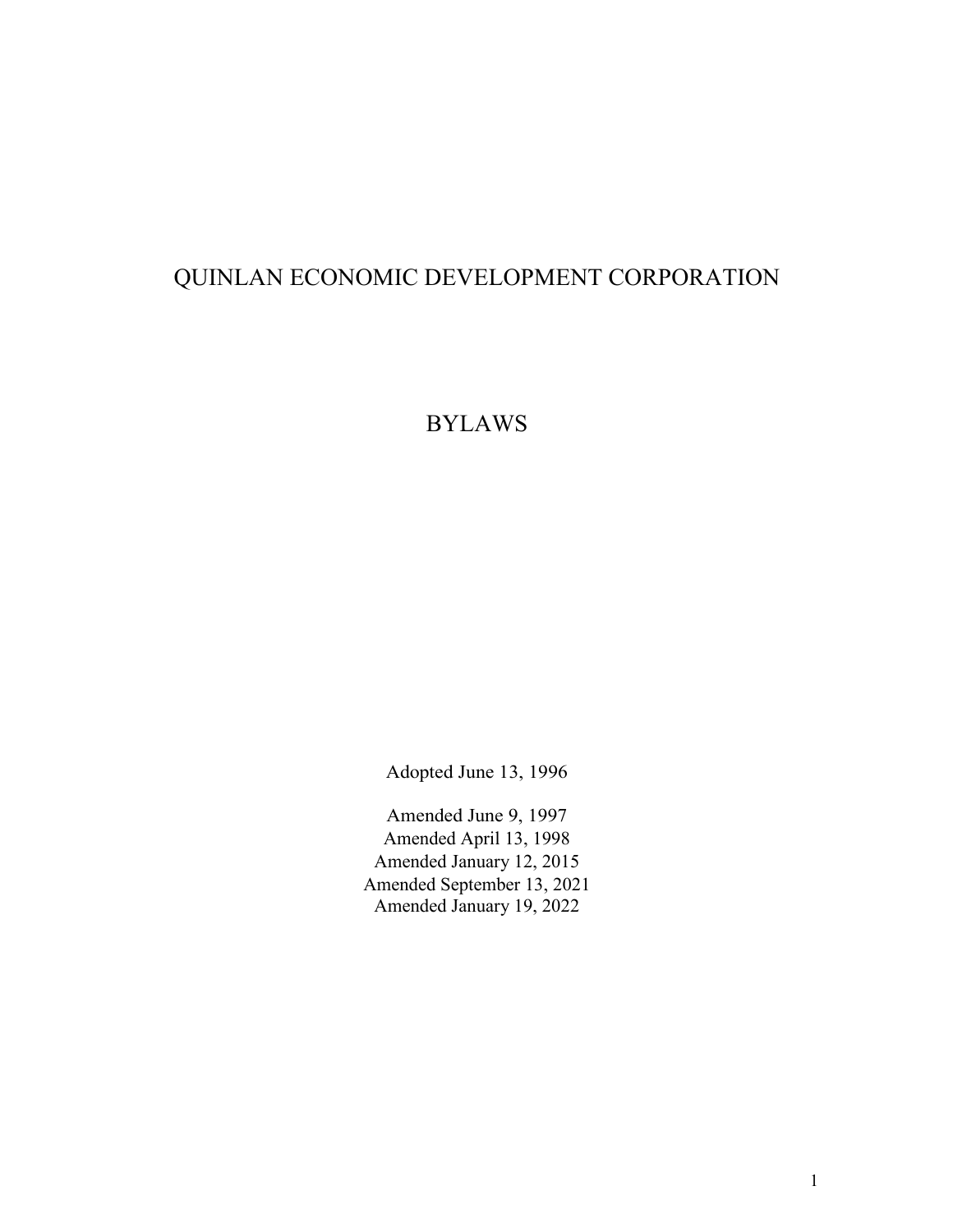### QUINLAN ECONOMIC DEVELOPMENT CORPORATION

### **BYLAWS**

These Bylaws (referred to as the "Bylaws") govern the affairs of the QUINLAN ECONOMIC DEVELOPMENT CORPORATION, a nonprofit corporation (referred to as the "Corporation") organized under the Texas Non-Profit Corporation Act (referred to asthe "Act").

### **ARTICLE 1**

# **OFFICES**

### Principal Office

1.1 The principal office of the Corporation in the State Of Texas shall be located at 105 West Main Street, Quinlan, Texas. The Corporation may have such other offices, either in Texas or elsewhere, as the Board Of Directors may determine. The Board Of Directors may change the location of any office of the Corporation.

### Registered Office And Registered Agent

1.2 The Corporation shall comply with the requirements of the Act and maintain a registered office and registered agent in Texas. The registered office may, but need not, be identical with the Corporation's principal office in Texas. The Board Of Directors may change the registered office and the registered agent as provided in the Act.

### **ARTICLE 2**

### BOARD OF DIRECTORS

### Management Of The Corporation

- 2.1 The affairs of the Corporation shall be managed by the Board Of Directors.
- 2.2 The Board of Directors may hire an employee known as the Executive Director to be the chief administrative officer of the Corporation responsible for all daily operations and the implementation of Board polices under the supervision of the EDC President.

(Amended January 19, 2022)

Number, Qualifications, And Tenure Of Directors

- 2.3 The number of Directors shall be seven (7) and:
	- (a) Three (3) of these Directors shall reside within the city limits of the City Of Quinlan, and four (4) of these Directors may reside within the city limits of the City Of Quinlan, or own or operate a business within the municipality's corporate limits or reside within (10) miles of the municipality's boundaries.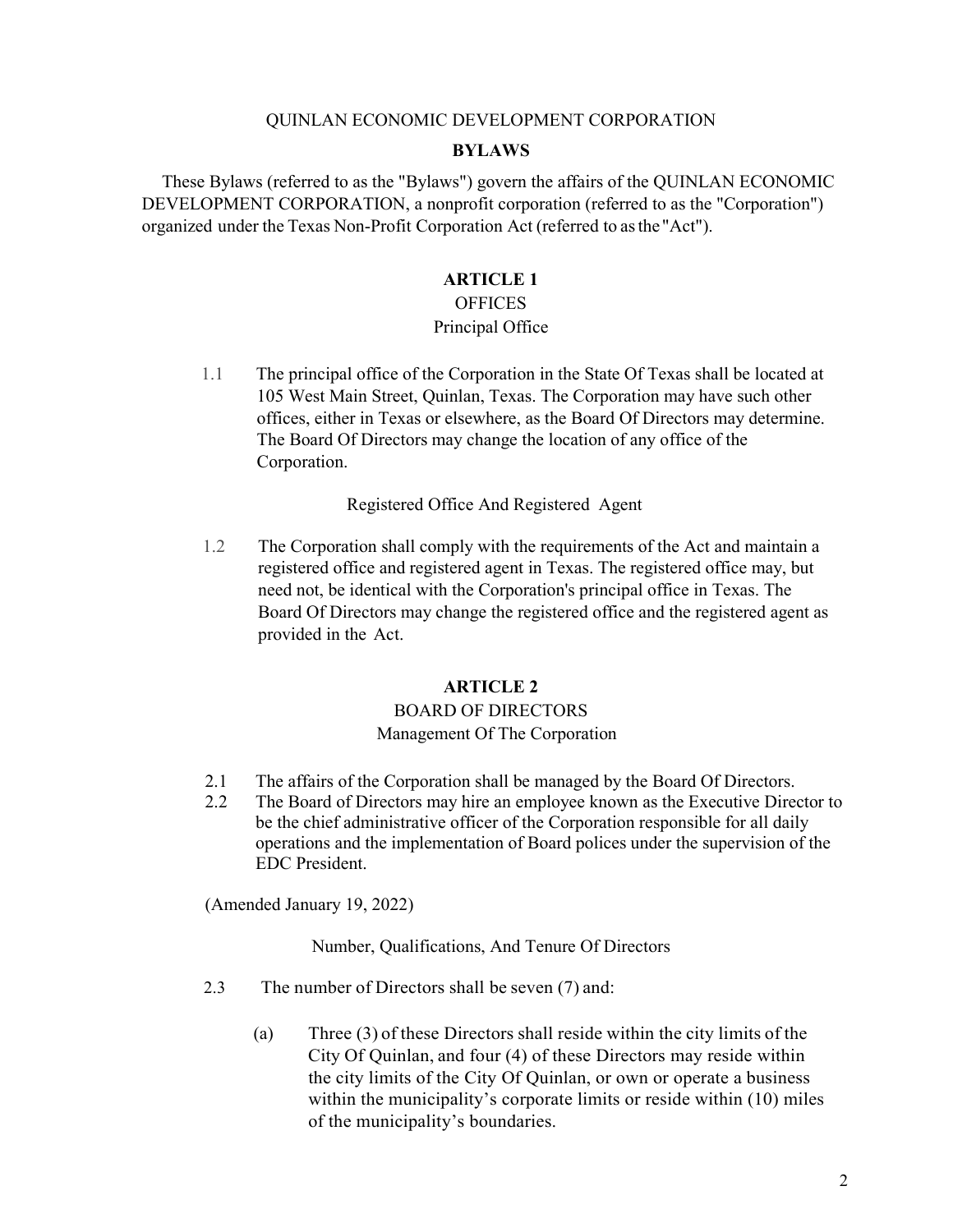(Amended January 12, 2015) (Amended September 13, 2021) (Amended January 19, 2022)

> (b) Each director shall serve for a term of two years. The terms of the directors shall be staggered so that the terms of half of the directors shall begin in even- numbered years and the terms of half of the directors shall begin in odd-numbered years.

## Appointment Of Directors

2.4 The governing body of the City Of Quinlan, Texas, shall appoint directors to the Corporation. At least Four (4) such directors shall be persons who are not employees, officers, or members of the governing body of the City Of Quinlan, Texas.

(Amended January 19, 2022)

## Vacancies

2.5 Any vacancy occurring in the Board Of Directors shall be filled by appointment made by the governing body of the City Of Quinlan, Texas, and such appointment shall be for the unexpired term of the predecessor in office.

## Annual Meeting

2.6 The annual meeting of the Board Of Directors may be held without notice other than these Bylaws

## Regular Meetings

2.7 The Board Of Directors shall meet for regular monthly meetings on the second Monday of each month at 6:00 o'clock p.m. The meetings must be held within the City Of Quinlan, Texas, and shall be held at the Corporation's registered office in Texas, or at an alternate location after proper notice to Directors. No notice of regular monthly meetings other than the posting of the agenda at the Quinlan City Hall and notice by regular mail to Directors shall be required.

(Amended April 13, 1998)

Special Meetings

2.8 Special meetings of the Board Of Directors may be called by or at the request of the president or any two directors. A person or persons authorized to call special meetings of the Board Of Directors may fix any place within the City Of Quinlan, Texas, as the place for holding a special meeting. The person or persons calling a special meeting shall notify the secretary of the information required to be included in the notice of the meeting. The secretary shall give notice to the directors as required in the Bylaws.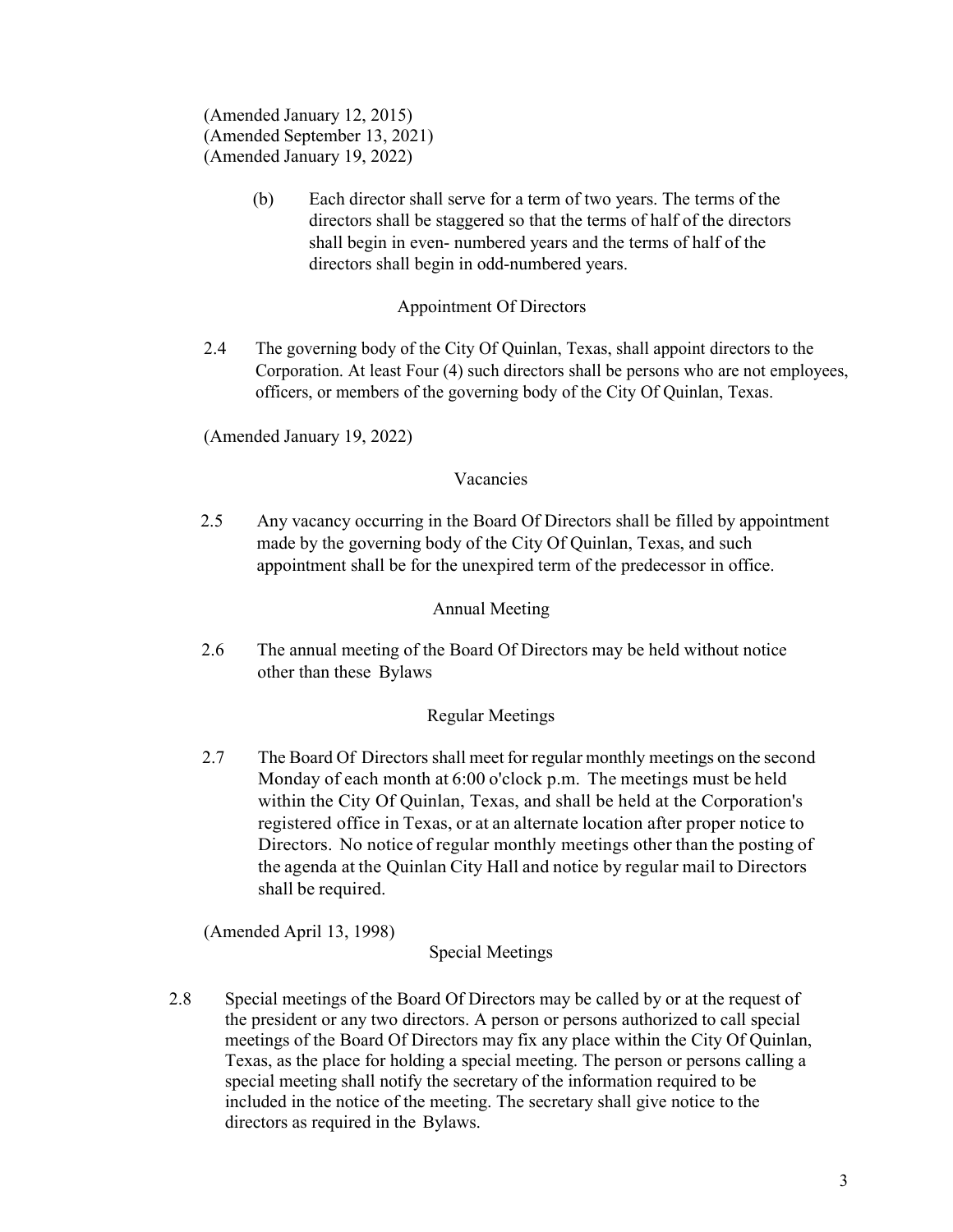### **Notice**

2.9 Written or printed notice of any special meeting of the Board Of Directors shall be delivered to each director not less than three (3) nor more than seven (7) days before the date of the meeting. The notice shall state the place, day, and time of the meeting, who called the meeting, and the purpose or purposes for which the meeting is called.

### Quorum

2.10 A majority of the entire number of appointed directors shall constitute a quorum for the transaction of business at any meeting of the Board Of Directors. The directors present at a duly called or held meeting at which a quorum is present may continue to transact business even if enough directors leave the meeting so that less than a quorum remains. However, no action may be approved without the vote of at least a majority of the number of directors required to constitute a quorum. If a quorum is present at no time during a meeting, a majority of the directors present may adjourn and reconvene the meeting one time without further notice.

## Duties Of Directors

2.11 Directors shall discharge their duties, including any duties as committee members, in good faith, with ordinary care, and in a manner, they reasonably believe to be in the best interest of the Corporation. Ordinary care is care that ordinarily prudent persons in similar positions would exercise under similar circumstances. In the discharge of any duty imposed or power conferred on directors, they may in good faith rely on information, opinions, reports, or statements, including financial statements and other financial data, concerning the Corporation or another person that was prepared or presented by a variety of persons, including officers and employees of the Corporation, professional advisors or experts such as accountants or legal counsel. A director is not relying in good faith if the director has knowledge concerning a matter in question that renders reliance unwarranted.

Directors are not deemed to have the duties of trustees of a trust with respect to the Corporation or with respect to any property held or administered by the Corporation, including property that may be subject to restrictions imposed by the donor or transferor of the property.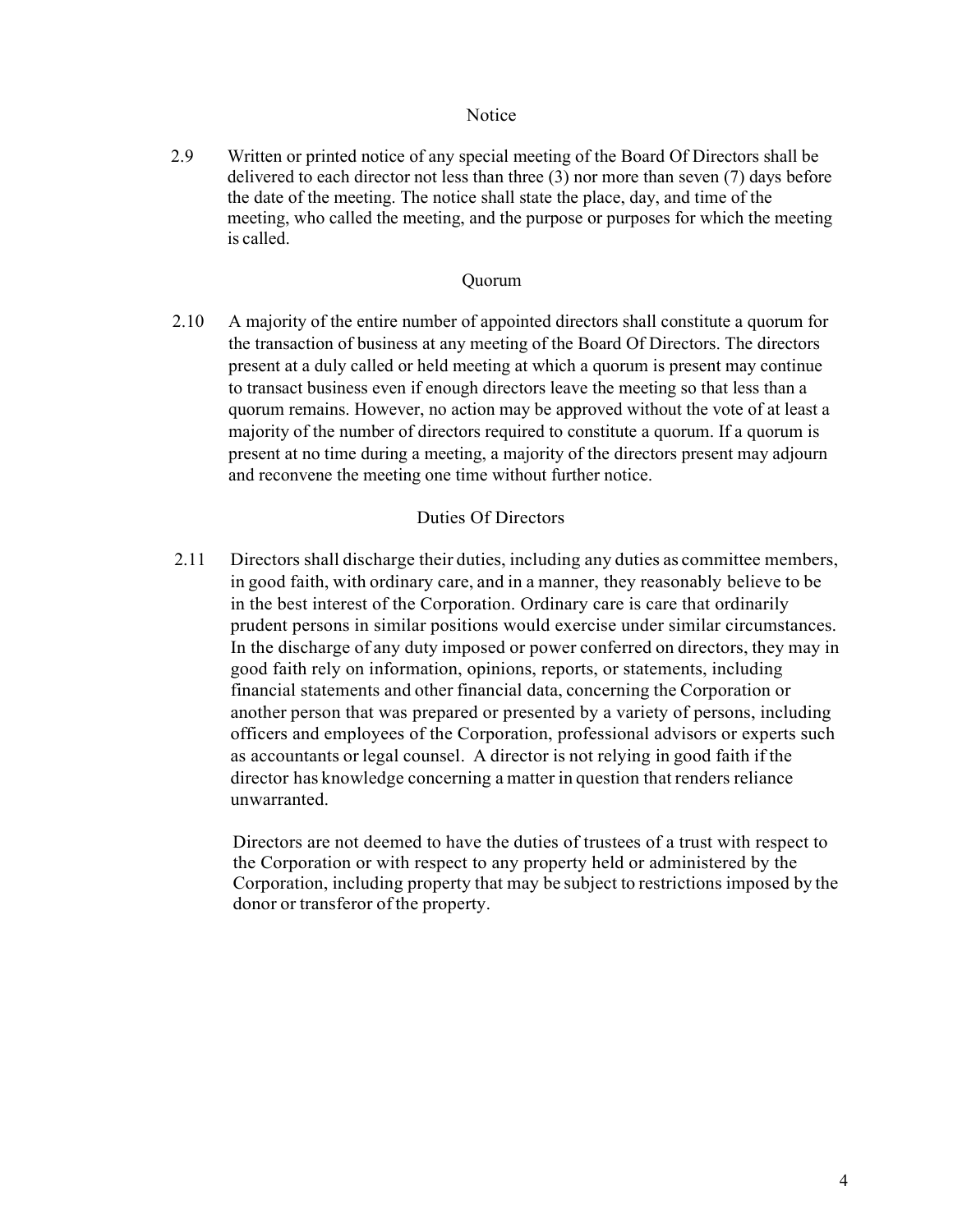### Duty To Avoid Improper Distributions

2.12 Directors who vote for or assent to improper distributions are jointly and severally liable to the Corporation for the value of improperly distributed assets, to the extent that debts, obligations, and liabilities of the Corporation are not thereafter paid and discharged. Any distribution made when the Corporation is insolvent, other than in payment of Corporate debts, or any distribution that would render the Corporation insolvent is an improper distribution. A distribution made during liquidation without payment and discharge of or provision for all known debts, obligations, and liabilities is also improper. Directors present at a board meeting at which the improper action is taken are presumed to have assented, unless they dissent in writing. The written dissent must be filed with the secretary before adjournment or mailed to the secretary by registered mail immediately after adjournment.

A director is not liable if, in voting for or assenting to a distribution, the director:

- (1) relies in good faith and with ordinary care on information, opinions, reports, or statements, including financial statements and other financial data, prepared or presented by one or more officers or employees of the Corporation; legal counsel, public accountants, or other persons as to matters the director reasonably believes are within the person's professional or expert competence; or a committee of the Board Of Directors of which the director is not a member;
- (2) while acting in good faith and with ordinary care, considers the assets of the Corporation to be at least that of their book value; or
- (3) in determining whether the Corporation made adequate provision for payment, satisfaction, or discharge of all of its liabilities and obligations, relied in good faith and with ordinary care on financial statements or other information concerning a person who was or became contractually obligated to satisfy or discharge some or all of these liabilities orobligations.

Furthermore, directors are protected from liability if, in the exercise of ordinary care, they acted in good faith and in reliance on the written opinion of an attorney for theCorporation.

Directors who are held liable for an improper distribution are entitled to contribution from persons who accepted or received the improper distributions knowing they were improper. Contribution is in proportion to the amount received by each such person.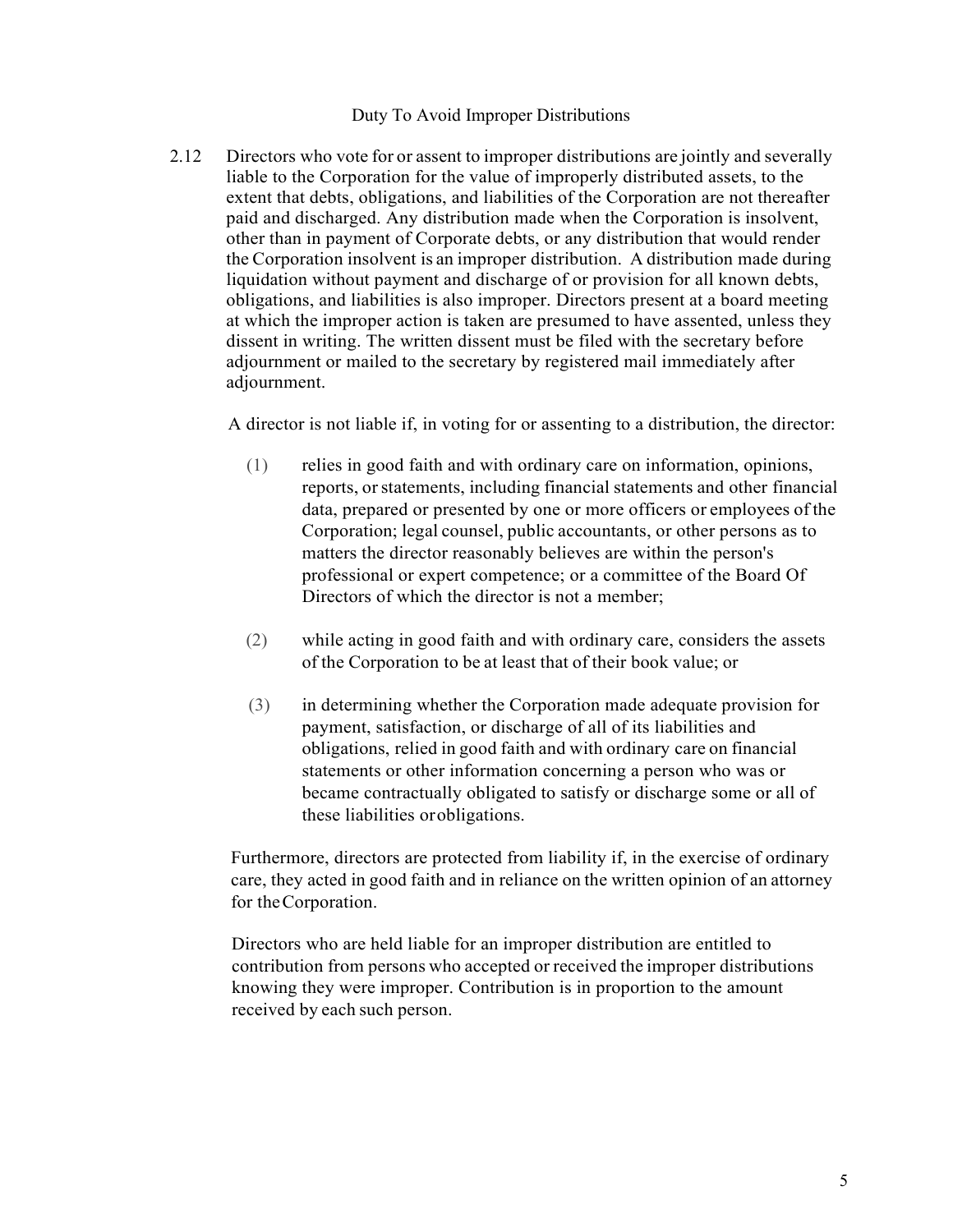## Delegation Of Duties

2.13 Directors are entitled to select advisors and delegate duties and responsibilities to them, such asthe full power and authority to purchase or otherwise acquire stocks, bonds, securities, and other investments on behalf of the Corporation; and to sell, transfer, or otherwise dispose of the Corporation's assets and properties at a time and for a consideration that the advisor deems appropriate. The directors have no liability for actions taken or omitted by the advisor if the Board Of Directors acts in good faith and with ordinary care in selecting the advisor. The Board Of Directors may remove or replace the advisor, with or without cause.

### Interested Directors

2.14 Contracts or transactions between directors, officers, or members who have a financial interest in the matter are not void or voidable solely for that reason. Nor are they void or voidable solely because the director, officer, or member is present at or participates in the meeting that authorizes the contract or transaction, or solely because the interested party's votes are counted for the purpose. However, the material facts must be disclosed to or known by the board or other group authorizing the transaction, and adequate approval from disinterested parties must be obtained.

## Actions Of Board Of Directors

2.15 The Board Of Directors shall try to act by consensus. However, the vote of a majority of directors present and voting at a meeting at which a quorum is present shall be sufficient to constitute the act of the Board Of Directors unless the act of a greater number is required by law or the bylaws. A director who is present at a meeting and abstains from a vote is considered to be present and voting for the purpose of determining the decision of the Board Of Directors.

## Proxies

2.16 A director may not vote by proxy.

## Compensation

- 2.17 Directors shall not receive salaries for their services. The Board Of Directors may adopt a resolution providing for payment to directors of a fixed sum and expenses of attendance, if any, for attendance at each meeting of the Board Of Directors. A director may serve the Corporation in any other capacity and receive compensation for those services. Any compensation that the Corporation pays to a director shall be commensurate with the services performed and reasonable in amount. Removal Of Directors
- 2.18 The governing body of the City Of Quinlan, Texas, may vote to remove a director at any time, without cause.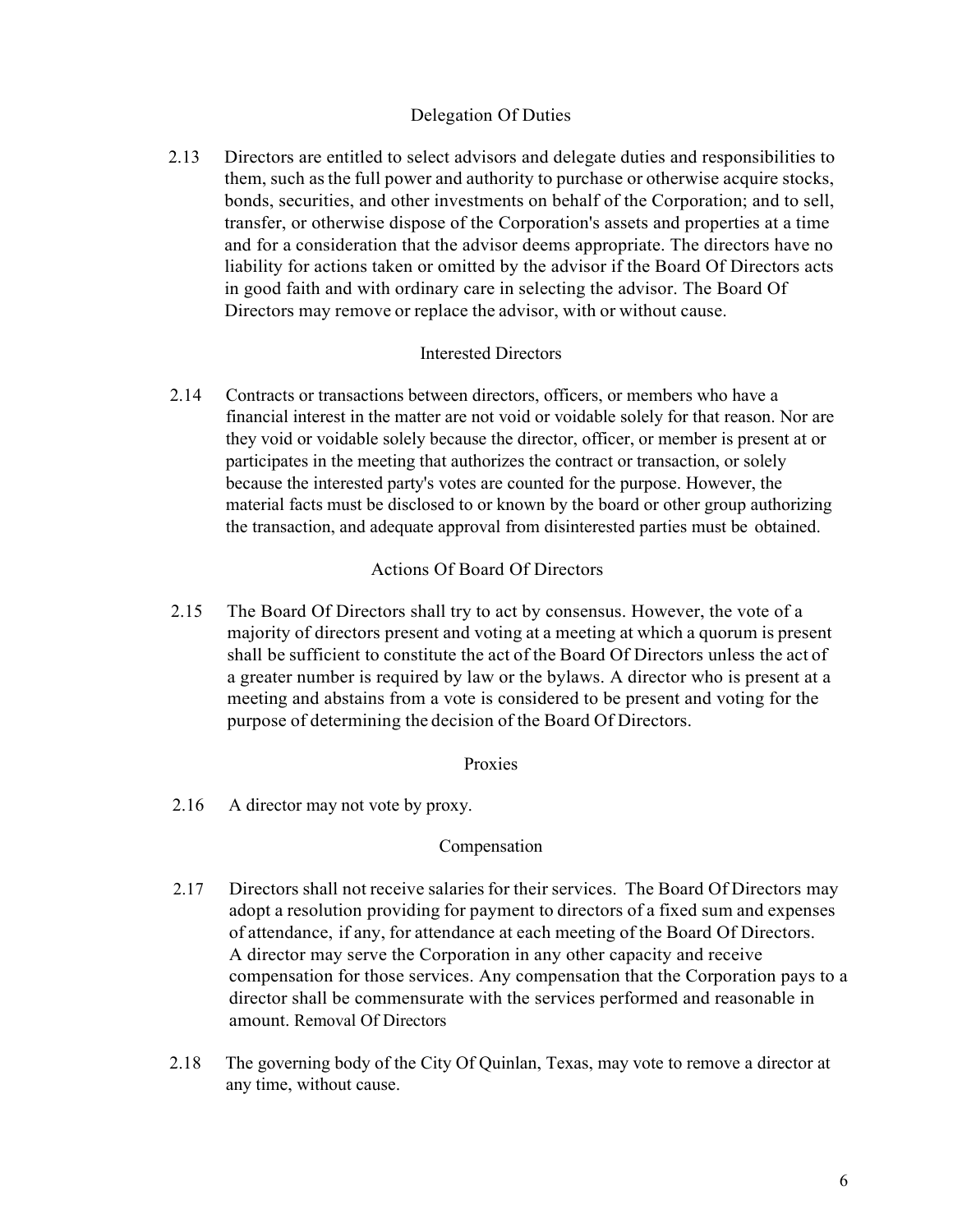# **ARTICLE 3 OFFICERS** Officer Positions

3.1 The officers of the Corporation shall be a president, a vice president, secretary, treasurer, and other officers of the Corporation that the governing body of the City Of Quinlan, Texas, considered necessary. Any two or more offices may be held by the same person, except the offices of president and secretary.

## Election And Term Of Office

3.2 The officers of the Corporation shall be elected annually by the Board Of Directors at the regular annual meeting of the Board Of Directors. If the election of officers is not held at this meeting, the election shall be held as soon thereafter as conveniently possible. Each officer shall hold office until a successor is duly selected and qualified. An officer may be elected to succeed himself or herself in the same office.

## Removal

3.3 Any officer elected or appointed by the Board Of Directors may be removed by the Board Of Directors without cause.

### Vacancies

3.4 A vacancy in any office may be filled by the Board Of Directors for the unexpired portion of the officer's term.

### President

3.5 The president shall be the chief executive officer of the Corporation. The president shall supervise and control all of the business and affairs of the Corporation. The president shall preside at all meetings of the Board Of Directors. The president may execute any deeds, mortgages, bonds, contracts, or other instruments that the Board Of Directors have authorized to be executed. However, the president may not execute instruments on behalf of the Corporation if this power is expressly delegated to another officer or agent of the Corporation by the Board Of Directors, the bylaws, or statute. The president shall perform other duties prescribed by the Board Of Directors and all duties incident to the office of president.

## Vice President

3.6 When the president is absent, is unable to act, or refuses to act, a vice president shall perform the duties of the president. When a vice president acts in place of the president, the vice president shall have all the powers of and be subject to all the restrictions upon the president. If there is more than one vice president, the vice presidents shall act in place of the president in the order of the votes received when elected. A vice president shall perform other duties as assigned by the president or board of directors.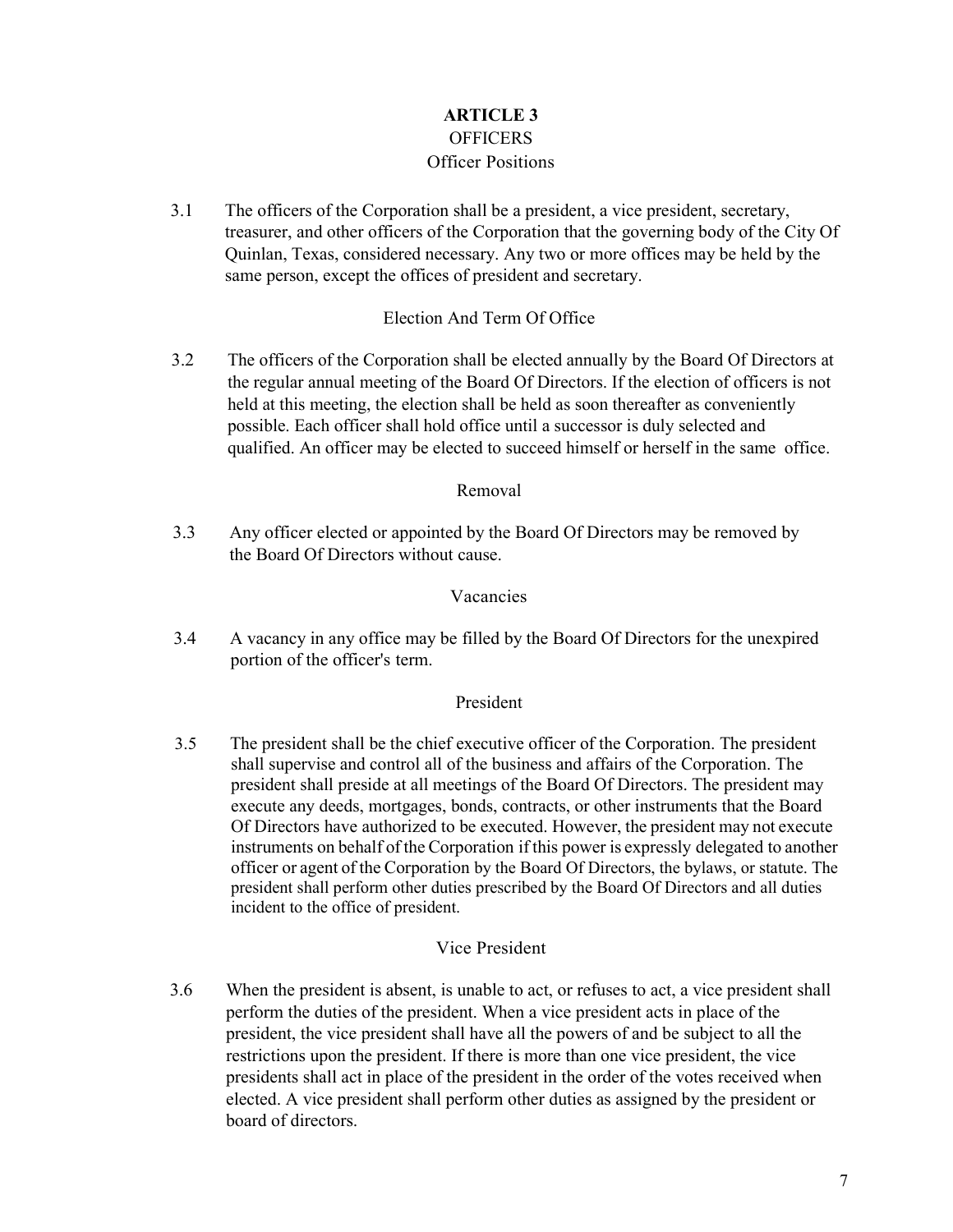## Executive Director

3.7 The Executive Director shall be a compensated full-time employee of the QEDC. The Executive Director shall be the chief administrative officer of the Corporation responsible for all daily operations and the implementation of Board policies and resolutions. The Executive Director shall attend all called and special Board meetings and perform those duties and functions, as the Board shall prescribe. The Executive Director shall be appointed and managed by the QEDC Board and work under the supervision of the QEDC president.

(Amended January 19, 2022)

## Treasurer

- 3.8 The Treasurer shall:
	- (a) Have charge and custody of and be responsible for all funds and securities of theCorporation.
	- (b) Receive and give receipts for moneys due and payable to the Corporation from any source.
	- (c) Deposit all moneys in the name of the Corporation in banks, trust companies, or other depositories as provided in the bylaws or as directed by the Board Of Directors or president.
	- (d) Write checks and disburse funds to discharge obligations of the Corporation. All checks shall be signed by the Treasurer and Executive Director. If the Treasurer is deemed unavailable, checks shall be signed by the Executive Director and one Officer of the QEDC.
	- (e) Maintain the financial books and records of the Corporation.
	- (f) Prepare financial reports at least annually.
	- (g) Perform other duties as assigned by the president or by the Board Of Directors.
	- (h) If required by the Board Of Directors, give a bond for the faithful discharge of his or her duties in a sum and with a surety as determined by the Board OfDirectors.
	- (i) Perform all of the duties incident to the office of treasurer.
	- (j) Utilize the services of the City's Finance Department/City Secretary, as approved by the Board, in carrying out the duties of the office of Treasurer.

(Amended January 19, 2022)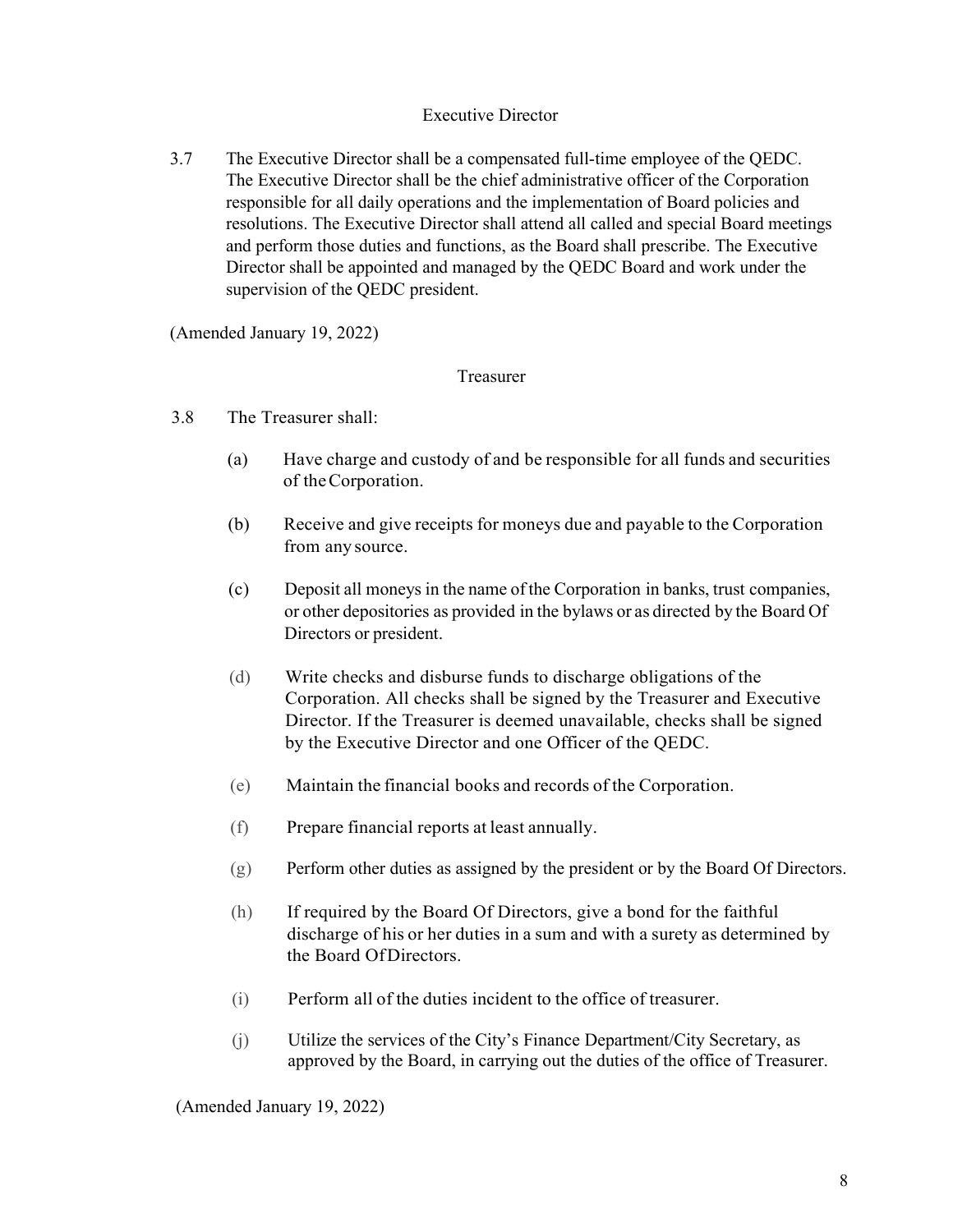### Secretary

- 3.9 The Secretary shall:
	- (a) Give all notices as provided in the bylaws or as required by law.
	- (b) Take minutes of the meetings of the Board Of Directors and keep the minutes as part of the corporate records.
	- ( c) Maintain custody of the corporate records and of the seal of the Corporation.
	- (d) Affix the seal of the Corporation to all documents as authorized.
	- (e) Keep a register of the mailing address of each director, officer, and employee ofthe Corporation.
	- (f) Perform duties as assigned by the president or by the Board Of Directors.
	- (g) Perform all duties incident to the office of secretary.
	- (h) Utilize QEDC Staff in carrying out the duties of the office of Secretary.

(Amended January 19, 2022)

### **ARTICLE 4**

# TRANSACTIONS OFTHECORPORATION

### **Contracts**

4.1 The Board Of Directors may authorize any officer or agent of the Corporation to enter into a contract or execute and deliver any instrument in the name of and on behalf of the Corporation. This authority may be limited to a specific contract or instrument or it may extend to any number and type of possible contracts and instruments.

### Deposits

4.2 All funds of the Corporation shall be deposited to the credit of the Corporation in banks, trust companies, or other depositories that the Board Of Directors select.

### Expenditures

4.3 For any expenditure Twenty-Five Hundred and No/100 Dollars (\$2,500.00) or less, or any budgeted item previously approved by the Board, the Executive Director shall have approval authority. For any expenditure Twenty-Five Hundred and No/100 Dollars (\$2,500.00) or less, the Executive Director shall provide a detailed accounting of the expenditure at the next available Board Meeting.

(Amended January 19, 2022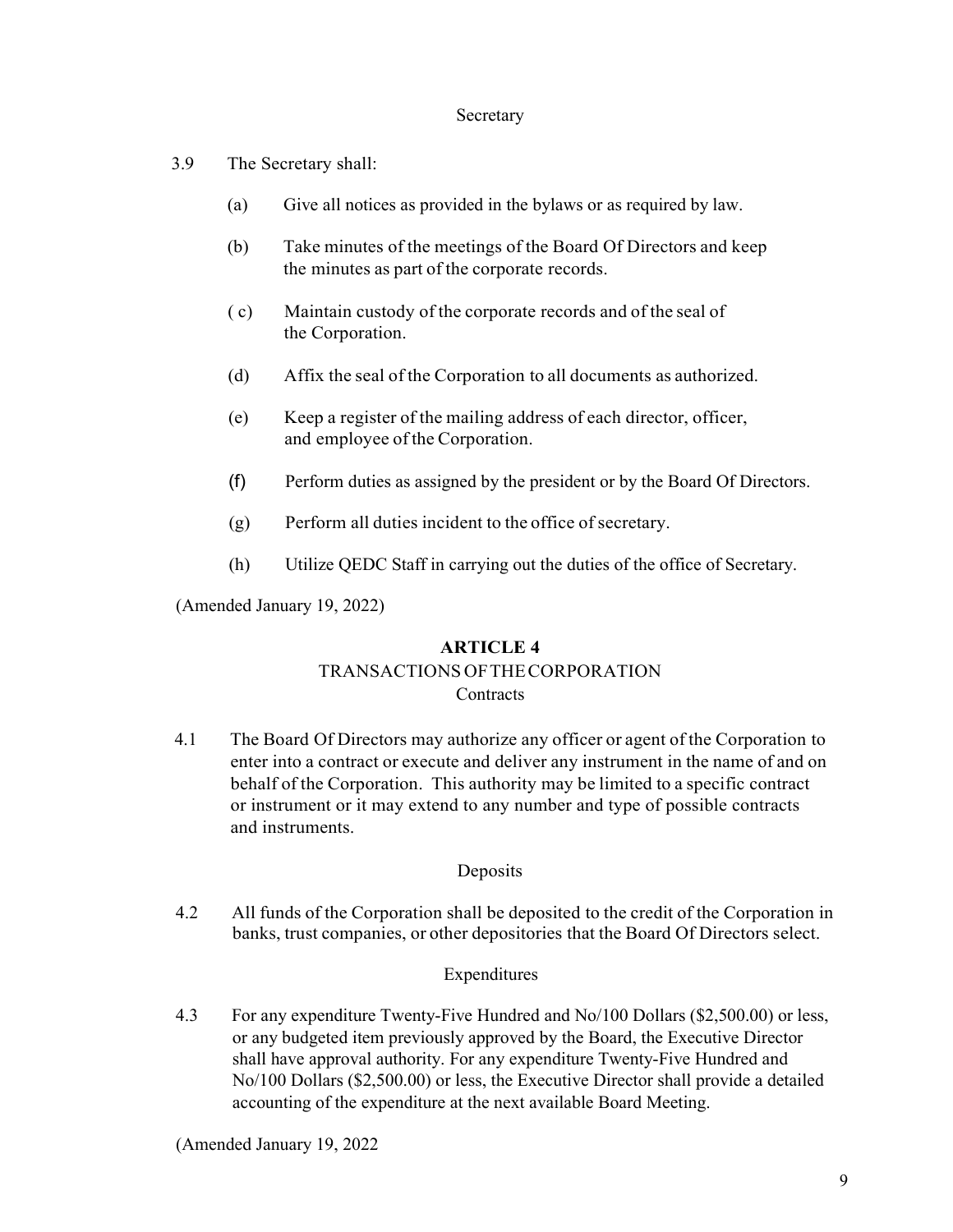4.4 The Board Of Directors may accept on behalf of the Corporation any contribution, gift, bequest, or devise for the general purposes or for any special purpose of the Corporation. The Board Of Directors may make gifts and give charitable contributions that are not prohibited by the bylaws, the articles of incorporation, state law, and any requirements for maintaining the Corporation's federal and state tax status.

### Potential Conflicts Of Interest

4.5 The Corporation shall not make any loan to a director or officer of the Corporation. A director, officer, or committee member of the Corporation may lend money to and otherwise transact business with the Corporation except as otherwise provided by the bylaws, articles of incorporation, and all applicable laws. Such a person transacting business with the Corporation hasthe same rights and obligations relating to those matters as other persons transacting business with the Corporation. The Corporation shall not borrow money from or otherwise transact business with a director, officer, or committee member of the Corporation unless the transaction is described fully in a legally binding instrument and is in the best interests of the Corporation. The Corporation shall not borrow money from or otherwise transact business with a director, officer, or committee member of the Corporation without full disclosure of all relevant facts and without the approval of the Board Of Directors, not including the vote of any person having a personal interest in the transaction.

## Prohibited Acts

- 4.6 As long as the Corporation is in existence, and except with the prior approval of the Board Of Directors, no director, officer, or committee member of the Corporation shall:
	- (a) Do any act in violation of the bylaws or a binding obligation of the Corporation.
	- (b) Do any act with the intention of harming the Corporation or any of its operations.
	- (c) Do any act that would make it impossible or unnecessarily difficult to carry on the intended or ordinary business of the Corporation.
	- (d) Receive an improper personal benefit from the operation of the Corporation.
	- (e) Use the assets of this Corporation, directly or indirectly, for any purpose other than carrying on the business of this Corporation.
	- (f) Wrongfully transfer or dispose of Corporation property, including intangible property such as good will.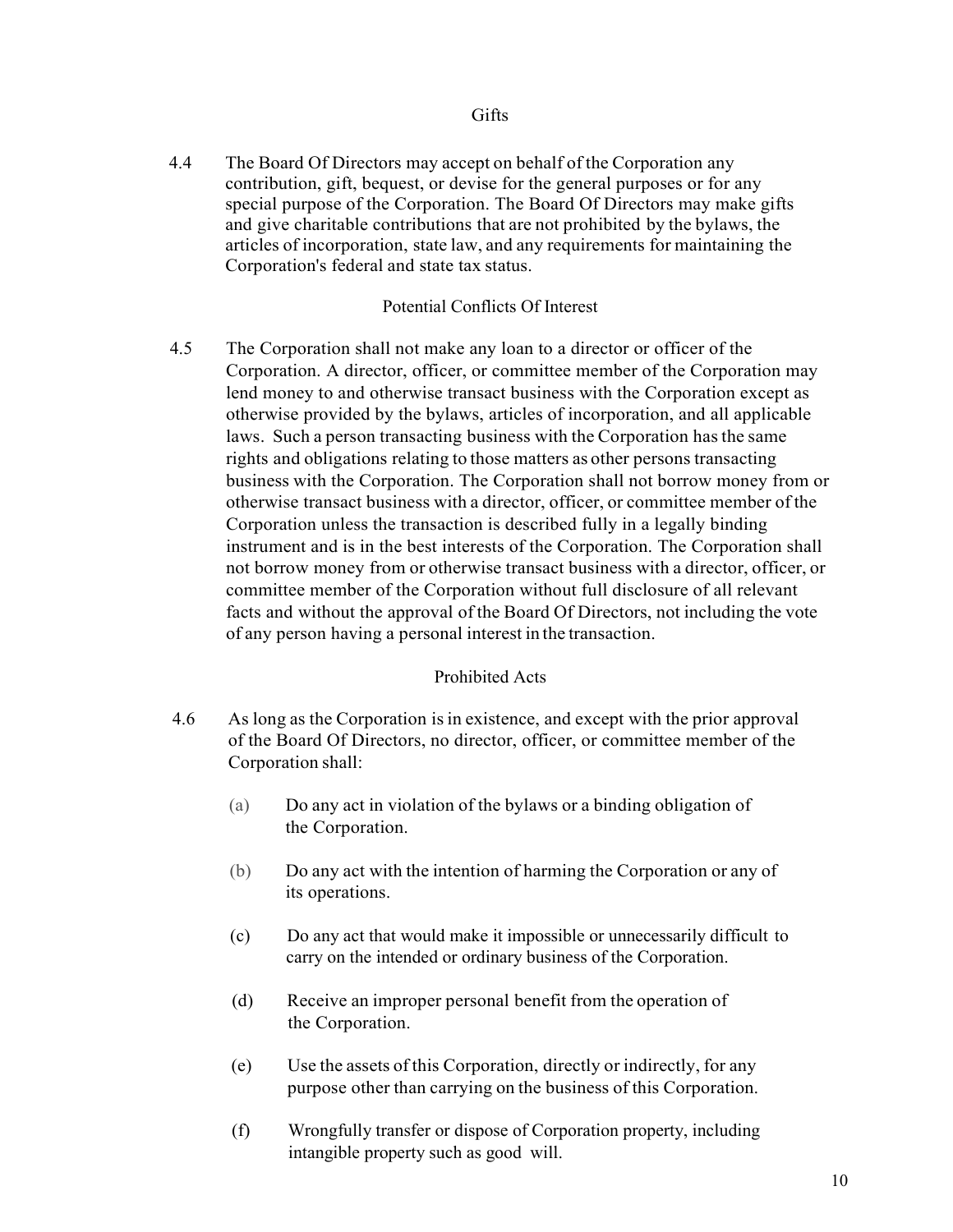- (g) Use the name of the Corporation (or any substantially similar name) or any trademark or trade name adopted by the Corporation, except on behalf of the Corporation in the ordinary course of the Corporation's business.
- (h) Disclose any of the Corporation business practices, trade secrets, or any other information not generally known to the business community to any person not authorized to receive it.

# **ARTICLE 5** BOOKS AND RECORDS Required Books And Records

- 5.1 The Corporation shall keep correct and complete books and records of account. The Corporation's books and records shallinclude:
	- (a) The QEDC, in accordance with generally accepted accounting principles, shall complete financial books, records, accounts, and financial statements pertaining to its corporate funds, activities, and affairs.
	- (b) Corporation's financial books, records, accounts, and financial statements shall be audited at least once each year by an outside independent auditing and accounting firm selected by the Board of Directors. Such audit shall be at the expense of the Corporation.

(Amended January 19, 2022)

- (c) A file-endorsed copy of all documents filed with the Texas Secretary Of State relating to the Corporation, including, but not limited to, the articles of incorporation, and any articles of amendment, restated articles, articles of merger, articles of consolidation, and statement of change of registered office or registered agent.
- (d) A copy of the bylaws, and any amended versions or amendments to the bylaws.
- (e) Minutes of the proceedings of the Board Of Directors, and committees having any of the authority of the Board Of Directors.
- (f) A list of the names and addresses of the directors, officers, and any committee members of the Corporation.
- (g) A financial statement showing the assets, liabilities, and net worth of the Corporation at the end of the three most recent fiscal years.
- (h) A financial statement showing the income and expenses of the Corporation for the three most recent fiscal years.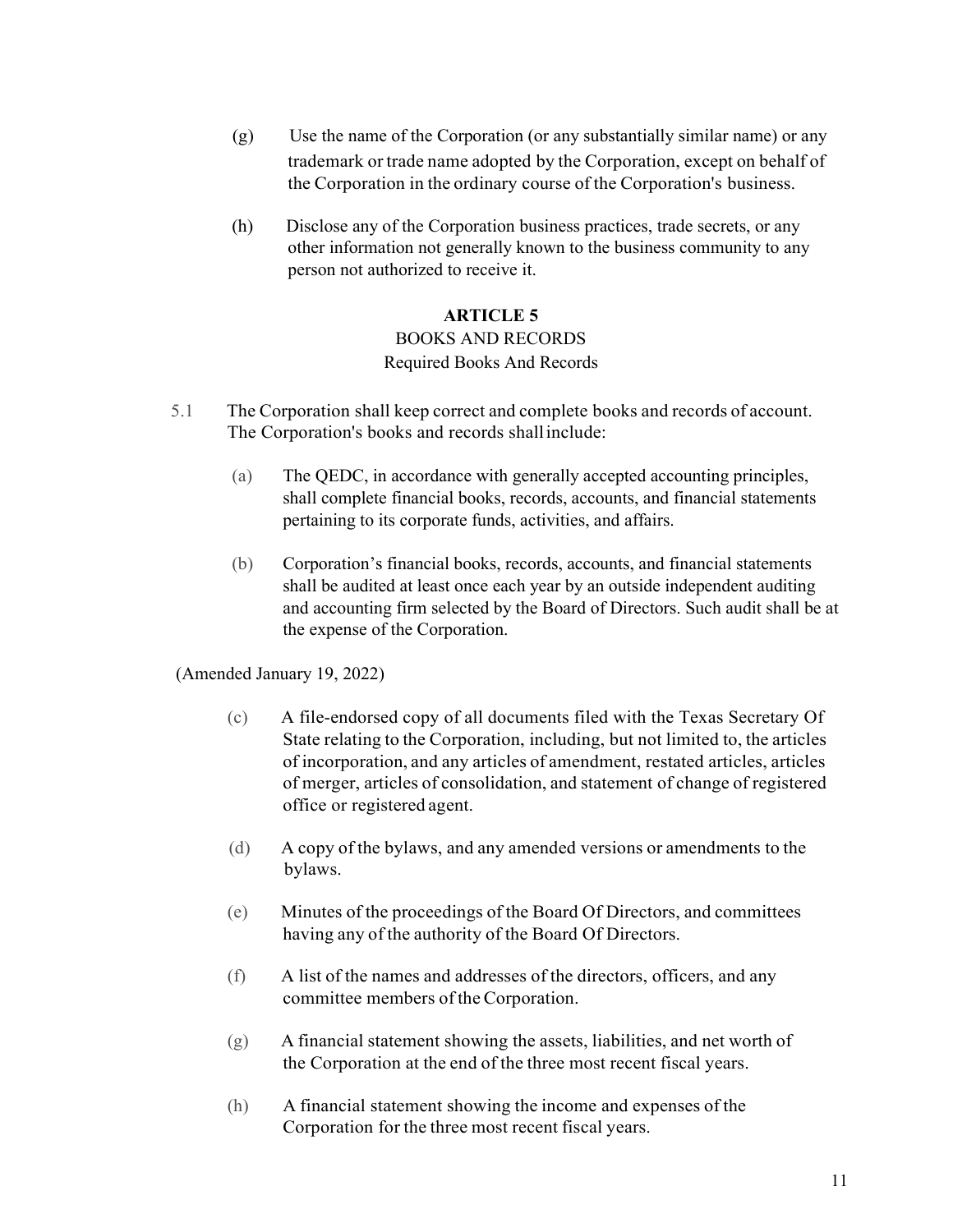- (i) All rulings, letters, and other documents relating to the Corporation's federal, state, and local tax status.
- (j) The Corporation's federal, state, and local information or income tax returns for each of the Corporation's three most recent tax years.

### Inspection And Copying

5.2 Any director, officer, or committee member of the Corporation may inspect and receive copies of all books and records of the Corporation required to be kept by the bylaws. Such a person may inspect or receive copies if the person has a proper purpose related to the person's interest in the Corporation and if the person submits a request in writing. Any person entitled to inspect and copy the Corporation's books and records may do so through his or her attorney or other duly authorized representative. A person entitled to inspect the Corporation's books and records may do so at a reasonable time no later than five (5) working days after the Corporation's receipt of a proper written request. The Board Of Directors may establish reasonable fees for copying the Corporation's books and records by members. The fees may cover the cost of materials and labor, but may not exceed twenty-five (25) cents per page. The Corporation shall provide requested copies of books or records no later than five (5) working days after the Corporation's receipt of a proper writtenrequest.

## **ARTICLE 6**

### FISCAL YEAR

The fiscal year of the Corporation shall begin on the first day of October, and end on the last day in September, ineach year.

(Amended June 9, 1997)

### **ARTICLE 7** INDEMNIFICATION

- 7.1 When Indemnification Is Required, Permitted, And Prohibited
	- (a) The Corporation shall indemnify a director, officer, committee member, employee, or agent of the Corporation who was, is, or may be named defendant or respondent in any proceeding as a result of his or her actions or omissions within the scope of his or her official capacity in the Corporation. For the purposes of this article, an agent includes one who is or was serving at the request of the Corporation as a director, officer, partner, venturer, proprietor, trustee, partnership, joint venture, sole proprietorship, trust, employee benefit plan, or other enterprise. However, the Corporation shall indemnify a person only if he or she acted in good faith and reasonably believed that the conduct was in the Corporation's best interests. In a case of a criminal proceeding, the person may be indemnified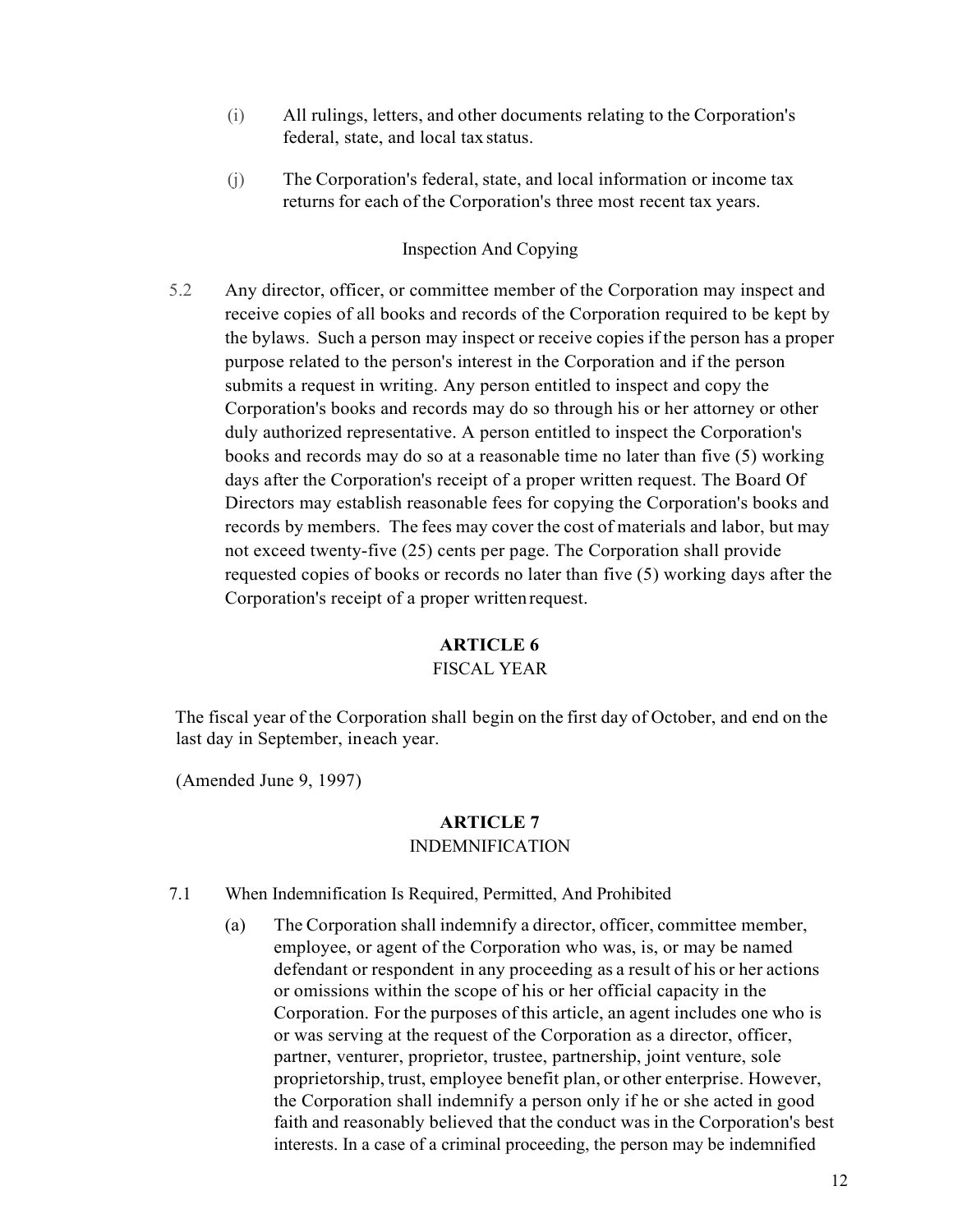only if he or she had no reasonable cause to believe that the conduct was unlawful. The Corporation shall not indemnify a person who is found liable to the Corporation or is found liable to another on the basis of improperly receiving a personal benefit. A person is conclusively considered to have been found liable in relation to any claim, issue, or matter if the person has been adjudged liable by a court or competent jurisdiction and all appeals have been exhausted.

- (b) The termination of a proceeding by judgment, order, settlement, conviction, or on a plea of nolo contendere or its equivalent does not necessarily preclude indemnification by theCorporation.
- (c) The Corporation shall pay or reimburse expenses incurred by a director, officer, committee member, employee, or agent of the Corporation in connection with the person's appearance as a witness or other participation in a proceeding involving or affecting the Corporation when the person is not a named defendant or respondent in the proceeding.
- (d) In addition to the situations otherwise described in this paragraph, the Corporation may indemnify a director, officer, committee member, employee, or agent of the Corporation to the extent permitted by law. However, the Corporation shall not indemnify any person in any situation in which indemnification is prohibited by the terms of paragraph 4.05 above.
- (e) Before the final disposition of a proceeding, the Corporation may pay indemnification expenses permitted by the bylaws and authorized by the Corporation. However, the Corporation shall not pay indemnification expenses to a person before the final disposition of a proceeding if the person is a named defendant or respondent in a proceeding brought by the Corporation or the person is alleged to have improperly received a personal benefit or committed other willful or intentional misconduct.
- (f) If the Corporation may indemnify a person under the bylaws, the person may be indemnified against judgments, penalties, including excise and similar taxes, fines, settlements, and reasonable expenses (including attorney's fees) actually incurred in connection with the proceeding. However, if the proceeding was brought by or on behalf of the Corporation, the indemnification is limited to reasonable expenses actually incurred by the person in connection with the proceeding.
- 7.2 Procedures Relating To Indemnification Payments
	- (a) Before the Corporation may pay any indemnification expenses (including attorney's fees), the Corporation shall specifically determine that indemnification is permissible, authorized indemnification, and determine that expenses to be reimbursed are reasonable. The Corporation may make these determinations and decisions by any one of the following procedures: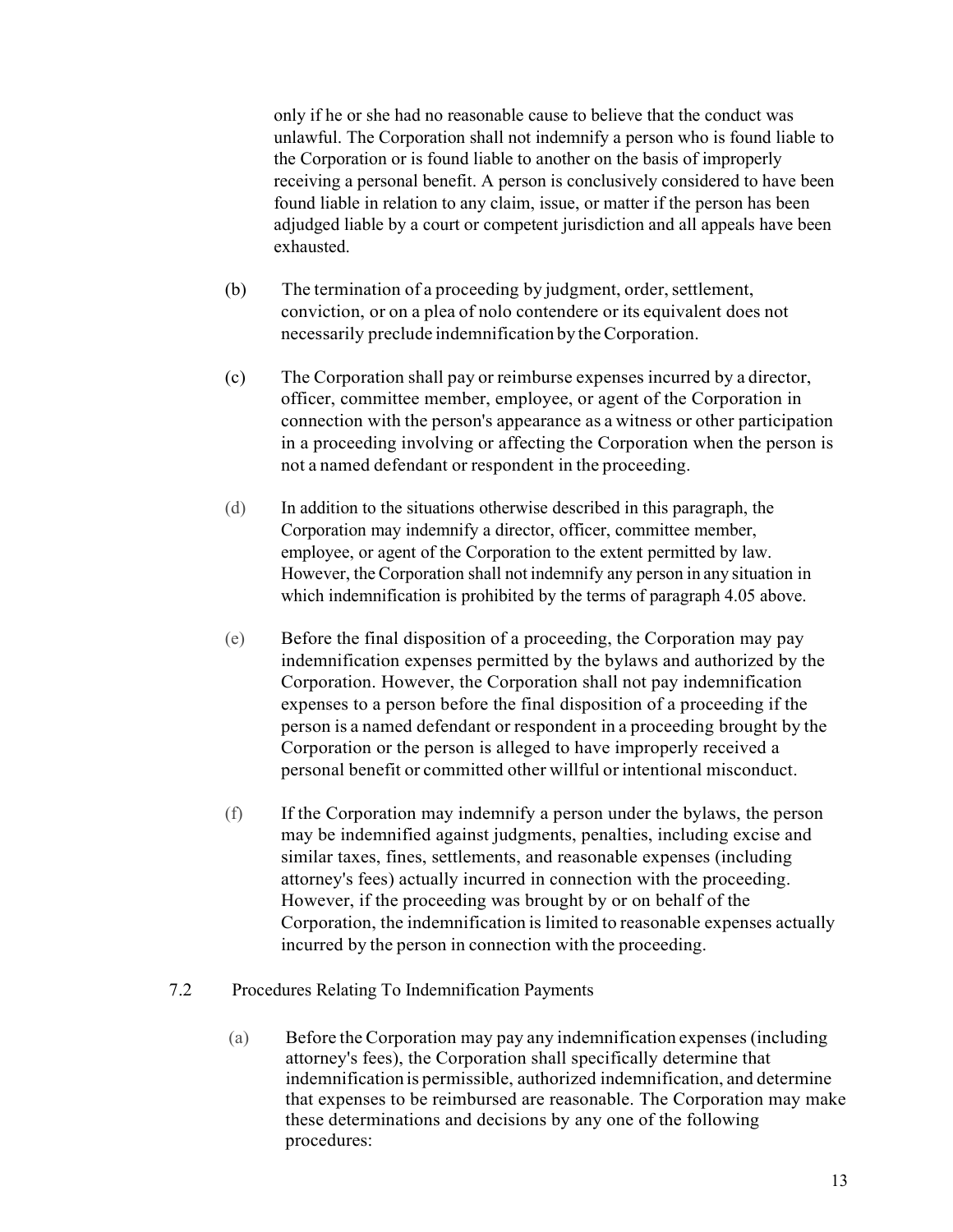- i. Majority vote of a quorum consisting of directors who, at the time of the vote, are not named defendants or respondents in the proceedings.
- ii. If such a quorum cannot be obtained, by a majority vote of a committee of the Board Of Directors, designated to act in the matter by a majority vote of all directors, consisting solely of two or more directors who at the time of the vote are not named defendants or respondents in the proceeding.
- iii. Determination by special legal counsel selected by the Board Of Directors by vote as provided herein, or if such a quorum cannot be obtained and such a committee cannot be established, by a majority vote of all directors.
- (b) The Corporation shall authorize indemnification and determine that expenses to be reimbursed are reasonable in the same manner that it determines whether indemnification is permissible. If the determination that indemnification is permissible is made by special legal counsel, authorization or indemnification and determination of reasonableness of expenses shall be made in the manner specified above, governing the selection of special legal counsel. A provision contained in the articles of incorporation, the bylaws, or resolution of Board Of Directors that requires the indemnification permitted by paragraph 7.01 above, constitutes sufficient authorization of indemnification even though the provision may not have been adopted or authorized in the same manner as the determination that indemnification is permissible.
- (c) The Corporation shall pay indemnification expenses before final disposition of a proceeding only after the Corporation determines that the facts then known would not preclude indemnification and the Corporation receives a written affirmation and undertaking from the person to be indemnified. The determination that the facts then known to those making the determination would not preclude indemnification and authorization of payment shall be made in the same manner as a determination that indemnification is permissible herein above. The person's written affirmation shall state that he or she has met the standard of conduct necessary for indemnification underthe bylaws. The written undertaking shall provide for repayment of the amount paid or reimbursed by the Corporation if it is ultimately determined that the person has not met the requirements for indemnification.The undertaking shall be an unlimited general obligation of the person, but it need not be secured and it may be accepted without reference to financial ability to make repayment.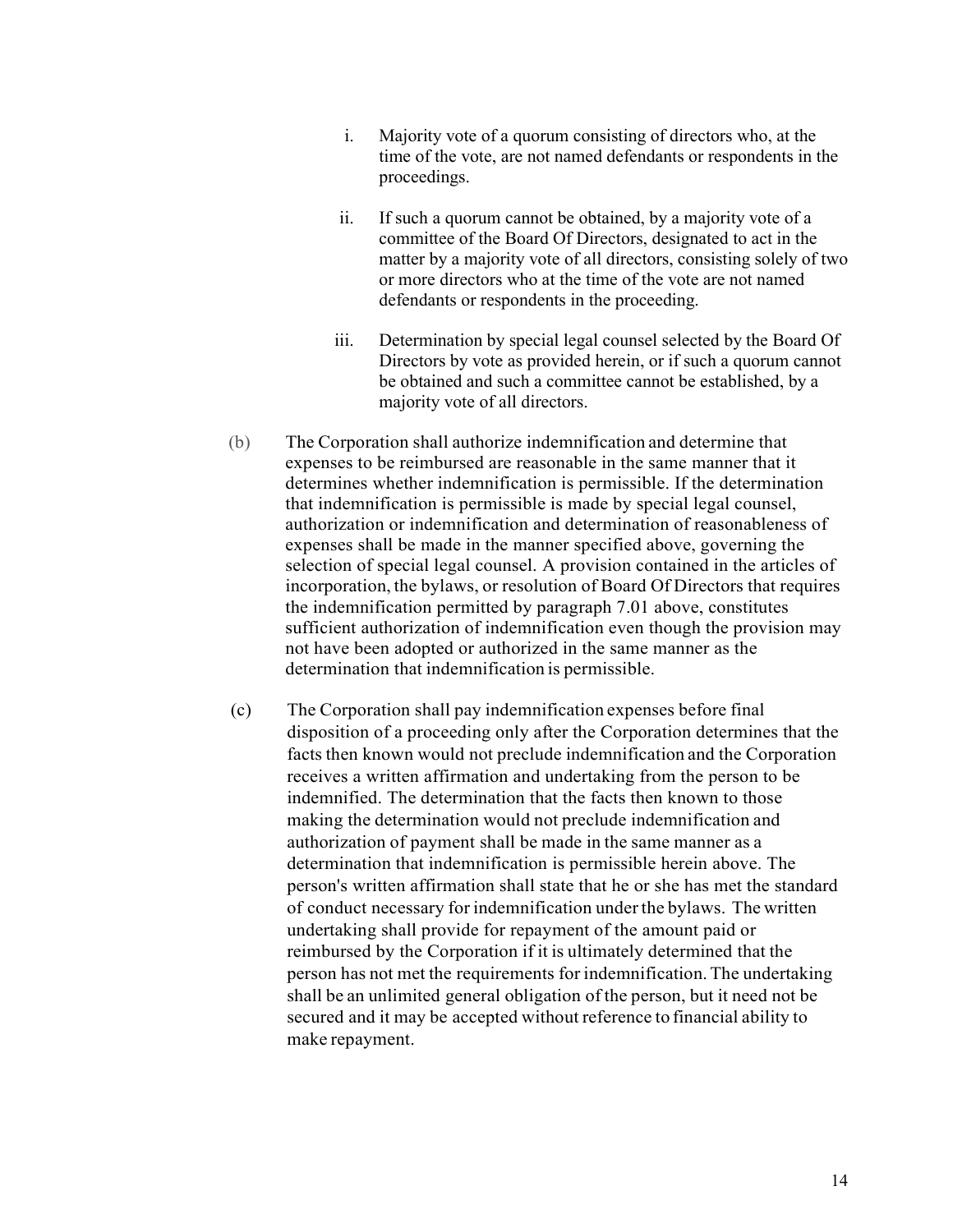# **ARTICLE 8 NOTICES**

# Notice By Mail Or Electronic Mail

8.1 Any notice required or permitted by the bylaws to be given to a director, officer, or member of a committee of the Corporation may be given by mail or telegram. If mailed, a notice shall be deemed to be delivered when deposited in the United States mail addressed to the person at his or her address as it appears on the records of the Corporation, with postage prepaid. If given by telegram, a notice shall be deemed to be delivered when accepted by the telegraph company and addressed to the person at his or her address as it appears on the records of the Corporation. A person may change his or her address by giving written notice to the secretary of the Corporation.

# Signed Waiver Of Notice

8.2 Whenever any notice is required to be given under the provisions of the Act or under the provisions of the articles of incorporation or the bylaws, a waiver in writing signed by a person entitled to receive a notice shall be deemed equivalent to the giving of the notice. A waiver of notice shall be effective whether signed before or after the time stated in the notice being waived.

Waiver Of Notice By Attendance

8.3 The attendance of a person at a meeting shall constitute a waiver of notice of the meeting unless the person attends for the express purpose of objecting to the transaction of any business because the meeting is not lawfully called or convened.

# **ARTICLE 9**

# SPECIAL PROCEDURES CONCERNING MEETINGS Meeting By Telephone

9.1 The Board Of Directors, and any committee of the Corporation may not hold a meeting by telephone conference-call procedures.

# Decision Without Meeting

9.2 Any decision required or permitted to be made at a meeting of the Board Of Directors, or any committee of the Corporation, may be made without a meeting. A decision without a meeting may be made if a written consent to the decision is signed by all of the persons entitled to vote on the matter. The original signed consents shall be placed in the Corporation minute book and kept with the Corporation's records.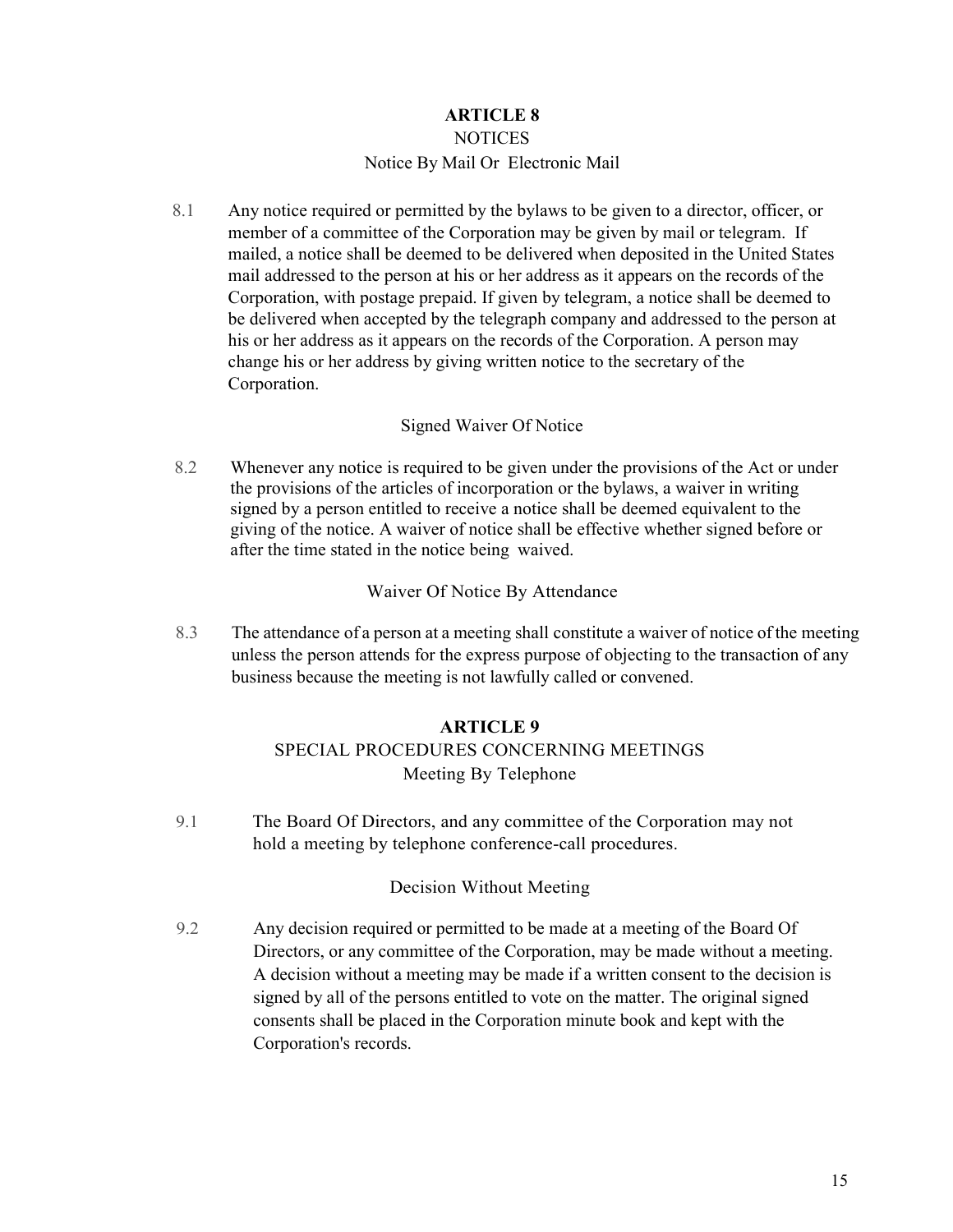## **ARTICLE 10** AMENDMENTS TO BYLAWS

The bylaws may be altered, amended, or repealed, and new bylaws may be adopted by the Board Of Directors. The notice of any meeting at which the bylaws are altered, amended, or repealed, or at which new bylaws are adopted shall include the text of the proposed bylaw provisions as well as the text of any existing provisions proposed to be altered, amended, or repealed. Alternatively, the notice may include a fairsummary of those provisions.

### **ARTICLE 11**

### MISCELLANEOUS PROVISIONS

### Legal Authorities Governing Construction Of Bylaws

11.1 The bylaws shall be construed in accordance with the laws of the State Of Texas. All references in the bylaws to statutes, regulations, or other sources of legal authority shall refer to the authorities cited, or their successors, as they may be amended from time to time.

### Legal Construction

11.2 If any bylaw provision is held to be invalid, illegal, or unenforceable in any respect, the invalidity, illegality, or unenforceability shall not affect any other provision and the bylaws shall be construed as if the invalid, illegal, or unenforceable provision had not been included in the bylaws.

### Headings

11.3 The headings used in the bylaws are used for convenience and shall not be considered in construing the terms of the bylaws.

### Gender

11.4 Wherever the context requires, all words in the bylaws in the male gender shall be deemed to include the female or neuter gender, all singular words shall include the plural, and all plural words shall include the singular.

### Seal

11.5 The Board Of Directors may provide for a corporate seal. Such a seal would consist of two concentric circles containing the words "QUINLAN ECONOMIC DEVELOPMENT CORPORATION", TEXAS", in one circle and the word "Incorporated" together with the date of incorporation of the Corporation in the other circle.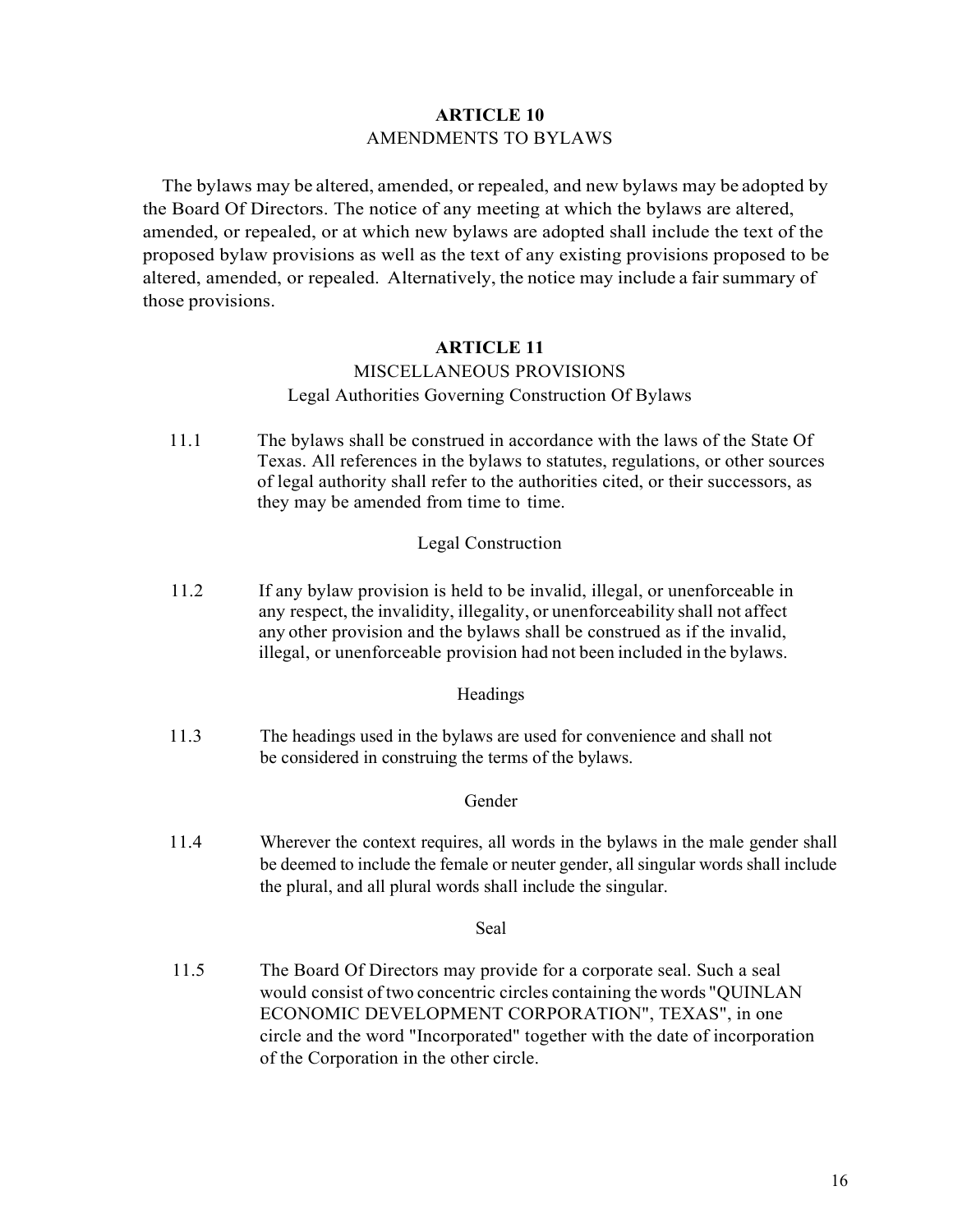## Power Of Attorney

11.6 A person may execute any instrument related to the Corporation by means of a power of attorney if an original executed copy of the power of attorney is provided to the secretary of the Corporation to be kept with the Corporate records.

# Parties Bound

11.7 The bylaws shall be binding upon and inure to the benefit of the directors, officers, committee members, employees, and agents of the Corporation and their respective heirs, executors, administrators, legal representatives, successors, and assigns except as otherwise provided in the bylaws.